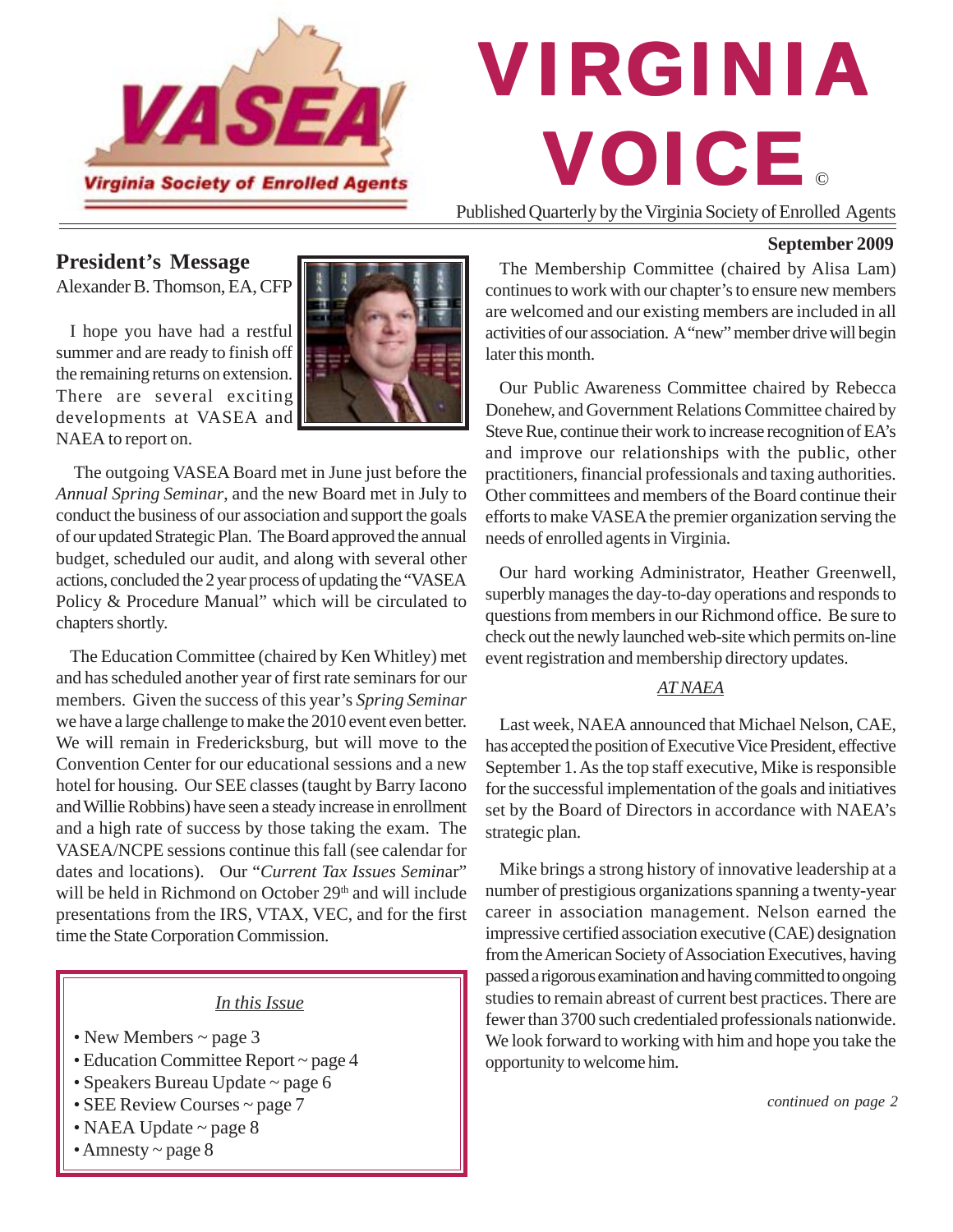## *REGULATION OF PREPARERS*

As you know, IRS Commissioner Douglas Shulman is hosting three public hearings, with the goal of proposing new oversight and regulation of all paid tax return preparers. I joined NAEA President Sandra Martin, and several senior staff directors in attending the first hearing in Washington DC. At the conclusion, Commissioner Shulman once again stated that all options are on the table and he expects to produce a set of proposals by year's end, some of which IRS can implement and some of which may require legislation. NAEA Director of Government Relations, Bob Kerr, and our entire government relations operation continues to work closely to both monitor and shape the evolving process for regulation.

As chair of the NAEA PAC Steering Committee, I have traveled extensively since April, to promote and answer questions about NAEA's PAC. I believe a better understanding of what the PAC does and the role it plays is necessary to increase participation. A stronger PAC is an asset to NAEA and our government relations efforts.

We need to keep in mind that in today's climate of regulation of preparers, increased IRS activity, the ever-widening tax gap, and the complexity of the tax code itself, NAEA and enrolled agents are poised to catapult into national prominence. Your support and participation are critical to the determining the structure we will practice under for years to come.

## *A COUPLE OF THOUGHTS TO CONSIDER*

Recent events in both my personal and professional life have given me reason to reflect on family, friends and volunteerism.

Like most of you, as the years go by, we suffer the loss of friends, family members and people we hold dear. Many feel regret at not having expressed our love or respect before it was too late. Most regret not spending more time with those we care about, and the long hours and days we spend away for "work". While our profession is time intensive, we need to make a concerted effort to keep a healthy balance in our life. Don't wait until it happens (again) to you. Make the time *today* to appreciate your family, friends, and those many others around you, who help you, who serve our community and our country.

The final point I would like to raise has to do with volunteers. Organizations like NAEA and VASEA could not exist without the hard work and dedication of our members, who volunteer to run our meetings, serve as officers and directors, and administer our programs. Volunteers work to support and give back to our profession, to help us improve our skills, to assist our colleagues and advance the common good. I have to believe that all volunteers come to the table to do the very best for the organization as a whole. It is important to understand that some decisions may not be popular. A disagreement should not result in disagreeable behavior. Civility and consideration should always prevail. Volunteer leaders make mistakes like everyone else. But they are made with the same commitment and dedication to the organization as those decisions that everybody likes. Attributing negative motives to their actions is wrong and always unproductive.

I ask every member to appreciate the work the NAEA and VASE volunteers do. Our work comes from the heart and deserves your respect. You can help make your chapter, VASEA and NAEA even better. Participate in a committee, run for chapter or state board, or pitch in wherever needed. I assure you it will be a very rewarding personal experience.

To all of you who have so generously stepped up to make VASEA the association it is, please accept my sincere gratitude.

Teddy Roosevelt said *"It is not the critic who counts, not the man who points out how the strong man stumbled or where the doer of deeds could have done them better. The credit belongs to the man who is actually in the arena; whose face is marred by dust and sweat and blood; who strives valiantly; who errs and comes short again and again; who knows the great enthusiasms, the great devotions, and spends himself in a worthy cause; who at the best, knows the triumph of high achievement; and who, at worst, if he fails, at least fails while daring greatly, so that his place shall never be with those cold and timid souls who know neither victory nor defeat."*

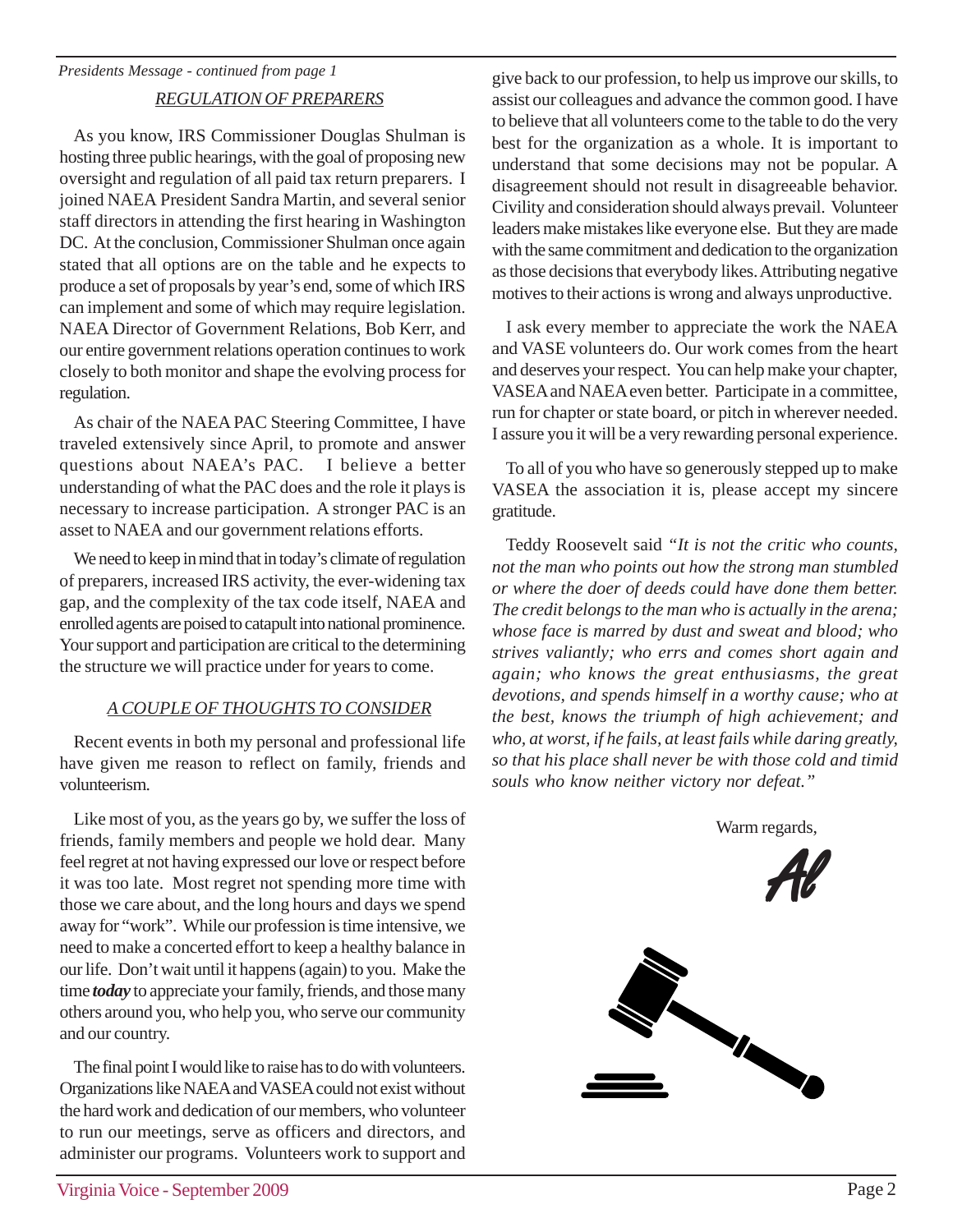## **Welcome New Members and Associates!**

Congratulations to the following new members and associates of the Society!

**Faheem Ahmed, EA** Sterling, VA

**Fay Babcock, EA** Tabb, VA

**Carolyn C. Baughman, EA** Poquoson, VA

**Abderrahim Benouraida, EA** Alexandria, VA

> **Joyce B. Brown** Dogue, VA

**Mary Jane Brown, EA** Springfield, VA

**Jo Ann B. Chapman, EA** Henrico, VA

**Sung Hun Choe, EA** Centreville, VA

**John N. Couric, EA** Port Republic, VA

**Bobby LeRoy Crook, EA** Virginia Beach, VA

**Jennifer L. Davis, EA** Midlothian, VA

> **Daynah Edwards** Woodbridge, VA

**Iris R. Garriss** Hampton, VA

**Joan M. Gaven** Alexandria, VA

**Irene Gonzalez, EA** Woodbridge, VA

**John R. Himelright** Winchester, VA

**Jeff Holtmeier, EA** Fairfax, VA

**Igor Jekauc, EA** Richmond, VA

> **Joel Jordan** Grandy, NC

**Roberto S. Lopez Bonilla** Manassas, VA

> **Melissa Marcus** Virginia Beach, VA

**Jan S. Martin, EA** Smithfield, VA

**Robert E. Mayo, EA** Potomac Falls, VA

**John M. Mitchell** Upper Marlboro, MD **Rebecca L. Mohler, EA** Suffolk, VA

**Carmela Mondelli, EA** Vienna, VA

> **Beth Parziale, EA** Williamsburg, VA

**James O. Rauch, EA** Fairfax, VA

**Frank J. Riggio, EA** Norfolk, VA

**David J. Roseberry, CPA, CFP** Leesburg, VA

**Joseph A. Sabatini, III, EA** Richmond, VA

> **Anita C. Simpers, EA** Elkton, MD

> > **Lucy P. Stafford** Chesapeake, VA

**Clara L. Stanley, EA** Virginia Beach, VA

**Debra Stone-Walker** Wytheville, VA

**Homer L. Turman** Woodlawn, VA

# **The 20/20 Membership Recruitment Campaign Is Back!**

VASEA is reinstituting the 20/20 Membership Recruitment Campaign. If you recruit a new member, you and the mew member will each receive a \$20 gift card good towards the VASEA Spring Seminar or the VASEA Current Tax Issues new member will each receive a \$20 gift card good towards the VASEA Spring Seminar or the VASEA Current Tax Issues Seminar. When you refer a new member, ask them to include your name in the "referred by" section of the application or contact the Heather Greenwell at the Administrative Office to let her know you recruited a new member. There is no limit to how many gift cards you can receive so the more members you recruit, the more money you'll save.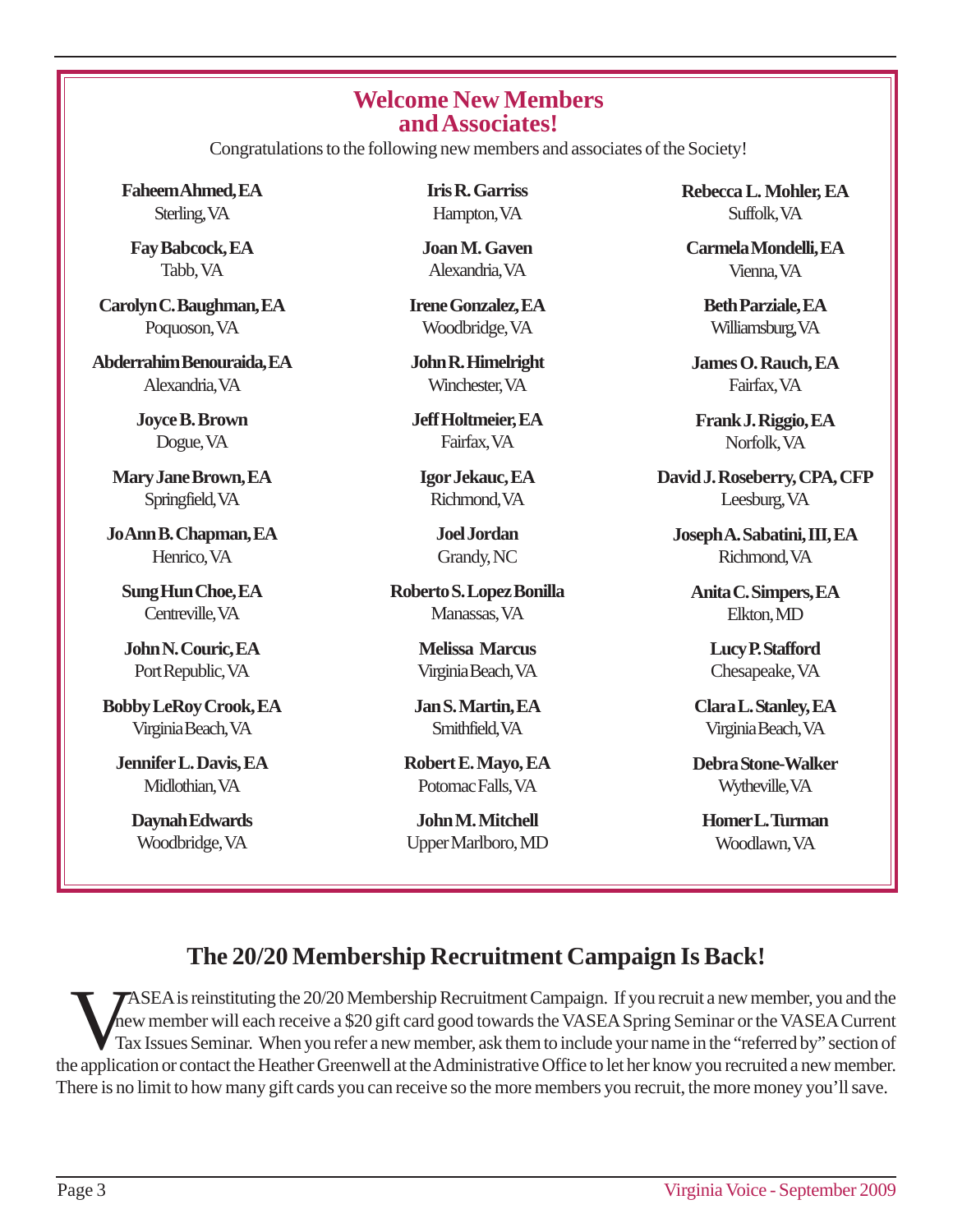# **Education Committee Report**

*by Kenneth W. Whitley, Sr, EA*

ASEA held its 21st Annual Spring Seminar on June 4<sup>th</sup>-6<sup>th</sup>, 2009 in Fredericksburg, Virginia. There were 130 attendees signed up for the three day seminar. Don Williamson, LL.M, CPA and Robert Pyne presented four hours on "Performing Federal Tax Research using Judicial, Legislative & Administrative Authorities." Attendees learned how to find resources to perform tax research in order to better prepare tax returns for clients.

Marilyn Meredith, EA from Michigan gave a four hour presentation on "Foreclosures, Forms & Forgiveness." Her session gave attendees an in-depth look at tax consequences for both the debtor and the creditor when there is debt cancellation. Ms. Meredith also conducted a session on "Basis of Property and Sale of Business" in which she presented an in-depth discussion on the many considerations involved in determining basis and disposition of assets in various types of sales.

Michael Goodman formerly with the Internal Revenue Service presented a session on "Foreign Issues on the Federal Income Tax Return." He covered such items as the Foreign Earned Income Exclusion, Foreign Housing Exclusion, Teachers and Researchers, Social Security and Self-employment tax and Foreign Tax Credit. With his many years of experience with the IRS in dealing with these issues he was able to present a very effective session.

Alice Orzechowski, CPA, CMA, EA made a presentation entitled "Deductible or Not? Schedules A, C, & E." She offered many tax situations in which the attendees were able to be involved with the solutions. This turned out to be an excellent interactive session.

Attendees were able to get their two hours of Ethics requirement fulfilled at this seminar.

At VASEA seminars there are always ticket sales with the opportunity to win something, either cash or non-cash items. The following were winners this year at the seminar:

### Cash winners:

Jim Lam EA, \$65.00, \$45.00 & \$22.00, Diane Beverly EA, \$25.00, Leah Rife, \$75.00, Mike Cullers EA, \$50.00, Margaret Hajian EA, \$40.00, Al Thomson EA, \$60.00

### Prize winners:

Rosemary McMahon EA, CPA, Anniversary Shirt, Carolyn Lebsock, Quickfinder, Pamela Andraschko EA, Quickfinder Set, Roger Ladd EA, The Tax Book, Frances O'Donnell EA, VASEA Shirt, Joe Mosteller EA, Tote Bag, Richard Nason EA, The Tax Works, Anita Simpers EA, 101 Tax Tips.

The VASEA Board and Education Committee would like to extend our sincere thank you for your attendance and participation in our seminars. Without you we could not possibly be successful.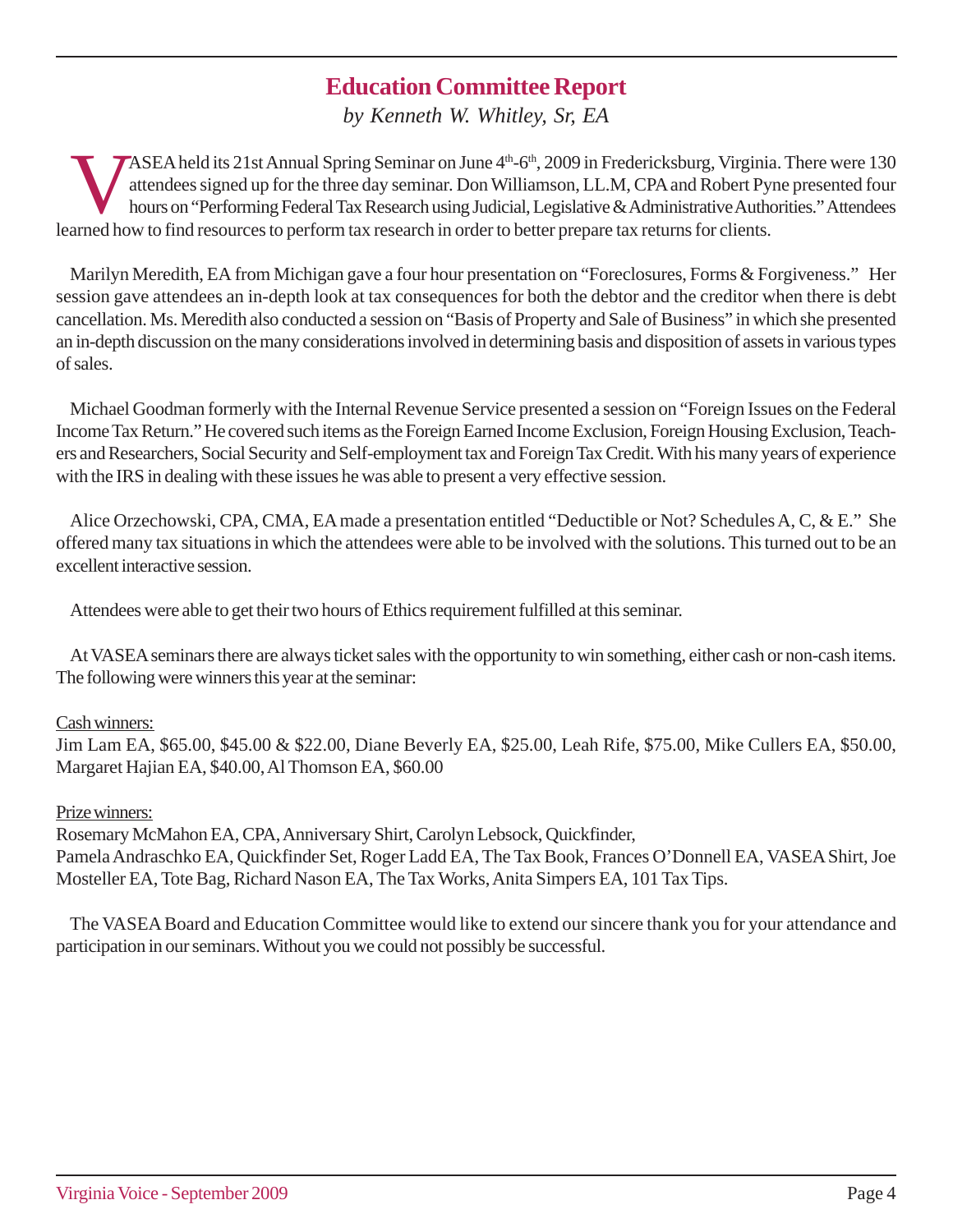# **2009 Spring Seminar Highlights**



1.) Rosemary McMahon, EA, Rosemary Fahl, EA, Winston Macon, EA, Al Thomson, EA, 2.) Rick Budd, EA, Charles Prince, EA, 3.) Diane Beverly, EA, Julie Compton, EA, 4.) Marilyn Meredith, EA, 5,) Nancy Cartier, EA, Pat Inman, EA, 6.) Rosemary McMahon, EA, Ken Whitley, EA, Julie Compton, EA, Gerry Machek, EA, 7.) Carmela Mondelli, EA, Jack Pearl, EA, 8.) Deborah Gladden, EA, Al Thomson, EA, 9.) Bill Price, EA, 10.) Larry Fahl, EA, Elizabeth Geiger, EA, Sharon Tabor Warren, EA, 11.) Carolyn Lebsock, EA.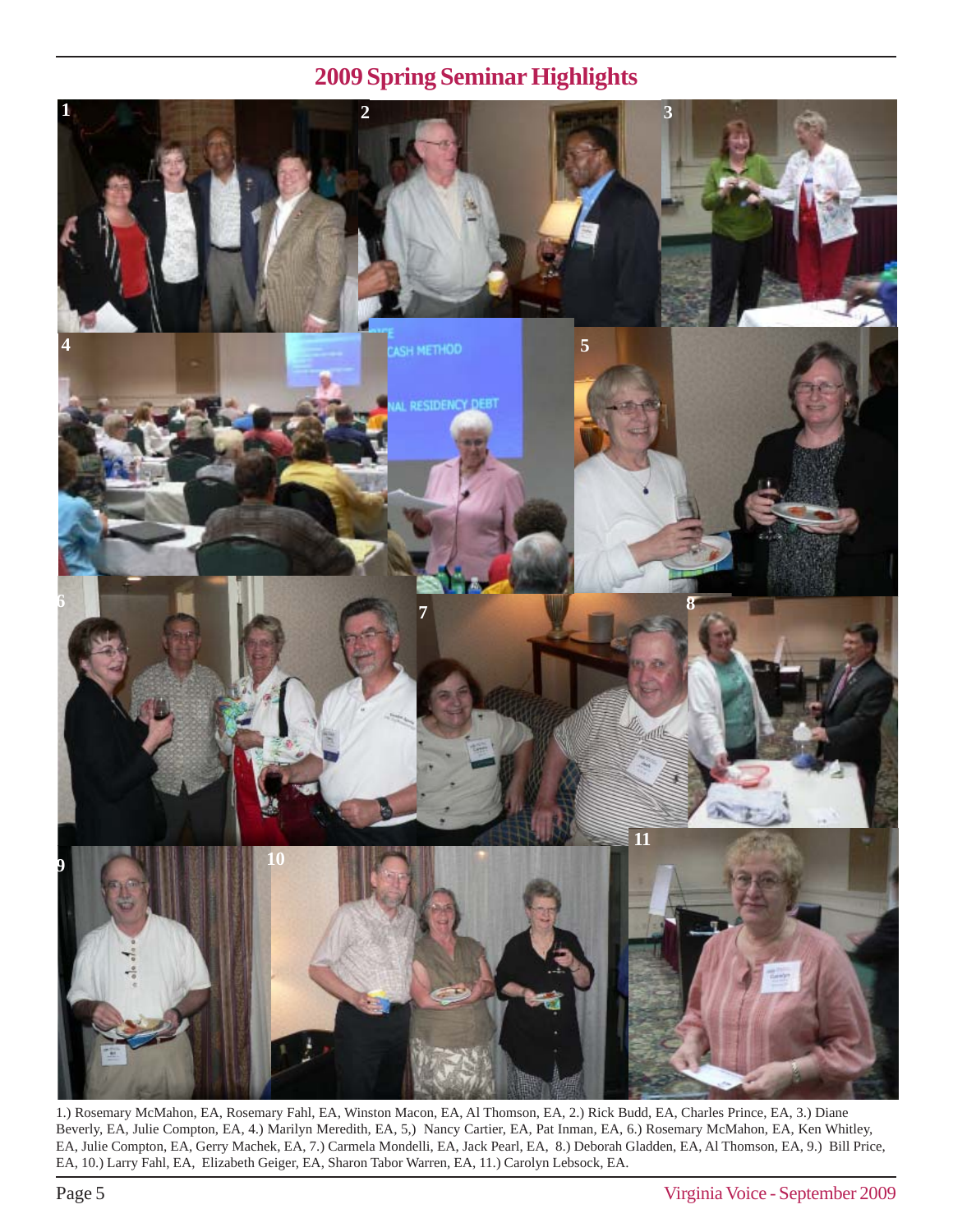## **New Speakers Bureau In Its Early Stages**

*By Rosemary C. McMahon, EA, CPA*

ast fall, a note was shared stating the Virginia Society of Enrolled Agents has teamed with the IRS Stakeholder Liaison - Field (SL) section to present Small Business Tax Workshops to your community. These tax work shops are designed to educate Small Business owners and the Self-Employed on relevant topics to enable them to understand their federal tax responsibilities and avoid getting into trouble. Valuable information will be provided at the workshops, such as: Understanding Payroll Taxes, Worker Classification, Business Income and Expenses, Office-in-Home Deductions, Entity Selections, and Electronic Filing.

After the busy 2009 tax season, meetings were held in Falls Church, Richmond, Hampton, and Lynchburg between Ley Mills (IRS-Stakeholder Liaison), Barbara Lindahl (IRS-Stakeholder Liaison), and a total of 24 volunteers from VASEA. The program is in its early stages and, hopefully, various tax workshops will soon be offered throughout the state. We are still looking for volunteers from the Virginia Society of Enrolled Agents who are willing to speak at local Small Business Development Centers, Chambers of Commerce, the Small Business Administration and other groups on these relevant topics. You are also encouraged to establish your own contacts and schedule your own classes.

This will be an excellent opportunity to partner with the Internal Revenue Service in promoting the "EA" designation and your tax practice in the community in which you live and work.

A sample power-point presentation and workbook will be provided and can be used as a guideline. You can structure the workshops to meet the needs of your audience: you can combine topics for a 4-hour workshop or do one or two topics for a 2-hour workshop. A representative from the IRS will be available to train you on presenting these seminars. Additional materials, publications and brochures will be available from the IRS. These materials can be sent to you directly to distribute at the workshops.

If you are interested in joining our team for what will be a winning proposition for Enrolled Agents, the IRS, and the small business community, please email Rosemary McMahon at rory@mcmahoncpa.com or call me at 703-272-8840.

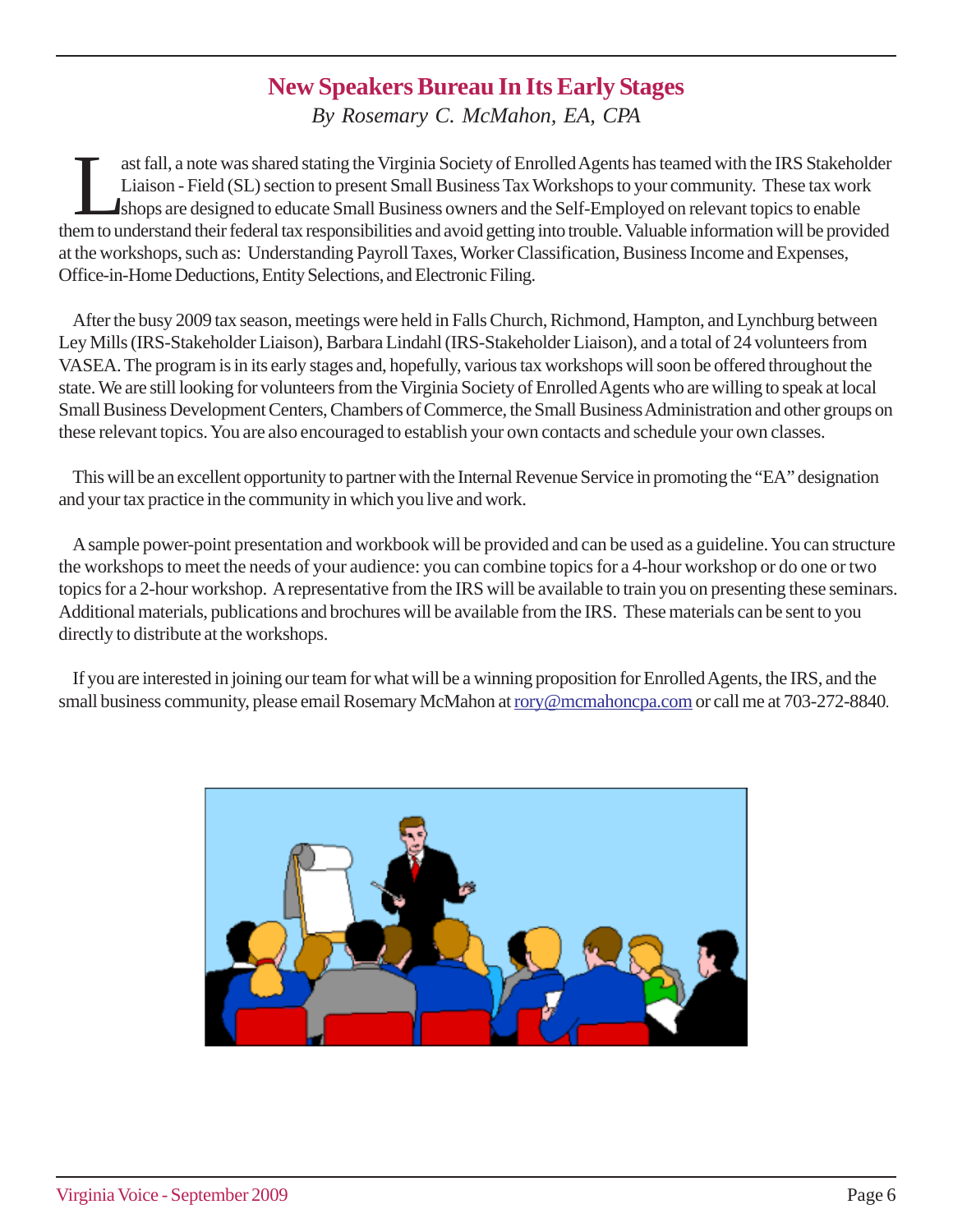# **Special Enrollment Exam (SEE) Review Courses** *Plan Now for 2010!*

ASEA is committed to promoting the EA designation and providing assistance to EA candidates in their efforts<br>to pass the Special Enrollment Exam. This is the second year that VASEA has partnered with Gleim to offer<br>a 15-We to pass the Special Enrollment Exam. This is the second year that VASEA has partnered with Gleim to offer a 15-Week SEE Review Course that combines online course work with live classroom instruction.

This year we were able to offer the program in Virginia Beach, Fredericksburg, and Vienna. Our instructors are Barry Iacono, EA, CFP, Gerald Machek, EA, and William Robbins, Jr., EA, CFP, respectively.

We have received positive feedback on this program and plan to offer it again next year. However, we need at least 4 students to start a class. Class locations will be determined by student concentration levels. For example, if we have 4 students in Williamsburg, we will put a class together in Williamsburg. Our goal is to start classes in May so they do not conflict with tax season.

If you or anyone you know is interested in participating in an SEE Review Course in 2010, **please let us know now** so we can start putting classes together. Please contact Heather Greenwell, Society Administrator, 1-800-344-8732, admin@vasea.org or Barry Iacono, EA, CFP at (757) 671-7000, biacono@barryiacono.com.

## **Employment Opportunity**

**Langley Financial Services, LLC, a wholly owned subsidiary of Langley Federal Credit Union, is seeking qualified tax practitioners for the upcoming tax season**.

*QUALIFICATIONS REQUIRED:*

- *• 5 years' experience with computerized tax preparation*
- *• Able to work independently*
- *• High degree of accuracy and attention to detail*
- *• Excellent customers service skills*
- *• Acceptable credit report*

## *QUALIFICATIONS PREFERRED:*

*• Enrolled Agent designation*

We offer a competitive salary and flexible work schedule.

For more information please call or e-mail Barbara Roe, EA at 757-838-7561 or broe@langleyfcu.org

## **EOE/M/F/V/D**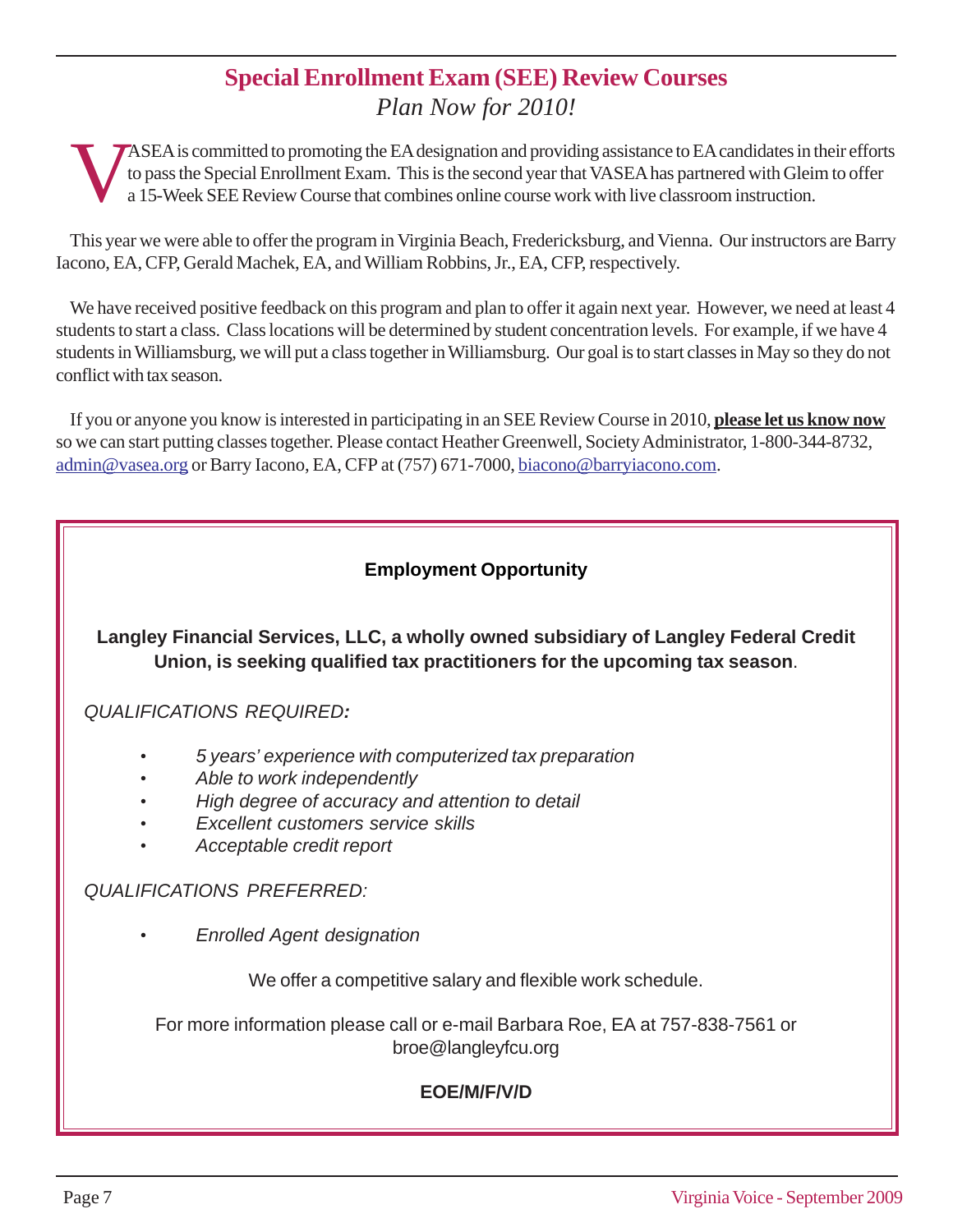# **NAEA Is Working For You**

*by Winston A. Macon, EA*

In a representation or would like to consider representation work, I recommend that you consider NTPI. The next NTPI representation or would like to consider representation work, I recommend that you consider NTPI. The nex attended my first National Tax Practice Institute (NTPI) classes on August 11, 2009. The classes included Trust Fund Recovery, Statute of Limitations and Advance Collection Topics. The text material was well organized and the instructors were experienced in the subject and did an excellent job in their presentations. If you are doing classes will be August 8 – 10, 2010 at the Mandalay Bay Hotel, Las Vegas, NV.

NAEA has an online Special Enrollment Examination (SEE) prep program in partnership with Gleim Publications. The program has over 100 students in six different sessions. They have offered three Part 1 classes, two Part 2 classes and one Part 3 class. VASEA also offer the SEE online classes. If you are interested or know of someone who may have an interest in SEE, contact our Administrative office.

NAEA is recognized as the voice of enrolled agents and advocates for the profession and for taxpayers. The IRS is currently working to develop policy proposals for tax return preparers. IRS hosted a panel discussion on July 30, 2009. One of the panels included the three Circular 230 organizations (NAEA, ABA tax section, AICPA) and two other mixed membership organizations. Frank Degen, EA, USTCP (NAEA past president) spoke on behalf of NAEA and forwarded the three tenets of return preparer oversight: competence, centralization, and adequate resources. Paul Harrison, EA (member of VASEA) spoke at a panel with consumer rights organizations. All in all, the panel discussions were incredibly high-profile opportunities for NAEA, and the voice of enrolled agents was not only solicited but welcomed and praised.

NAEA has formed a partnership with the American Society of Women Accountants that will provide the members of each association a discount on membership in the other. Each association receives complimentary booth space at the other's conference. NAEA plans to use this opportunity to promote becoming an enrolled agent and the SEE prep course. NAEA has 11,540 members as of August 2, 2009. They continue to clearly communicate the value of membership by re-designing marketing materials and the new membership brochure.

## **Amnesty**

## *by Steve Rue, EA*

The Tax Amnesty Program will take place over a period of 60 to 75 days during Fiscal Year 2010. To be eligible, liabilities and nonfiler periods must be at least 90 days old. The program will waive 50 percent of interest a eligible, liabilities and nonfiler periods must be at least 90 days old. The program will waive 50 percent of the interest and all penalties on amnesty-eligible bills and liabilities, if the remaining balance is paid. Any outstanding amnesty-eligible liabilities at the end of the amnesty period will have a 20% amnesty penalty applied.

The following will not be eligible for amnesty relief: 2008 corporate, individual and fiduciary income tax, 2008 PTE withholding, liabilities less than 90 days old, taxpayers under investigation or prosecution for fraud, and taxpayers with a jeopardy or fraud assessment.

Amnesty will be granted on a bill-by-bill basis. That means that a taxpayer can receive the benefits of amnesty on one bill, or multiple bills, but that they are not required to pay off all liabilities to receive amnesty as was the case with VTAX'S first amnesty program. There will be no form to receive amnesty benefits; taxpayers merely have to pay the remaining balance and will be granted relief.

The state will outsource the call center as was done in 2003. The outside collection firm will still handle those calls; the State will not recall those bills already assigned to DCS. It is estimated a gross revenue increase of \$48 million, with costs estimated at about \$7 million.

Please note the details of Amnesty have not been announced but should be forthcoming shortly. One detail that is missing deals with returns yet to be filed.

It is the **writer's opinion only** that Amnesty should start about October and run thru November.